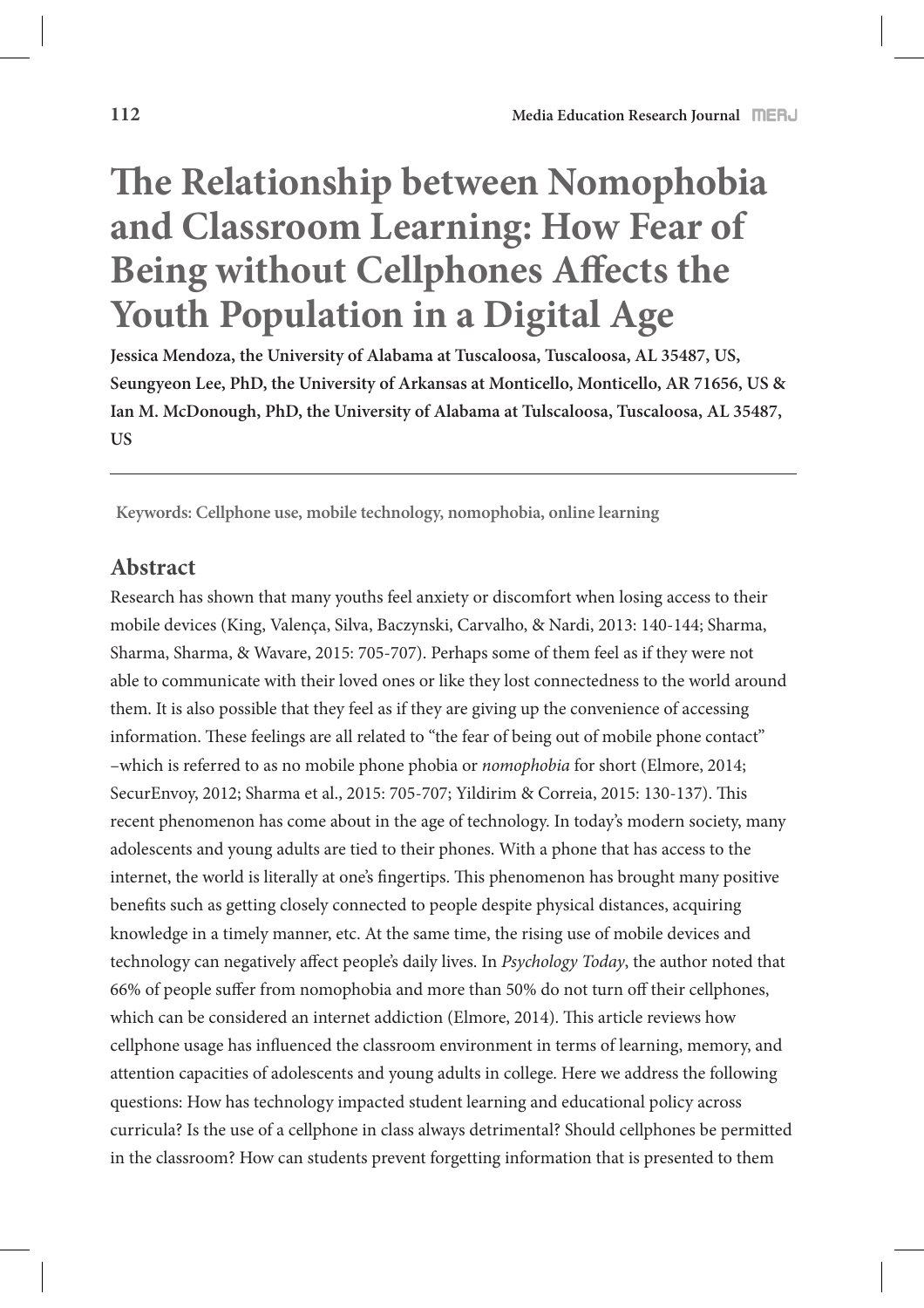in lectures in the presence of cellphones? The discussions of this study are crucial for educators and practitioners in higher education.

# **Introduction**

Cellphones grew popular to the public in the late 90s. They were primarily a way to stay connected to friends, family, and co-workers via use of voice-calls and voice-mails. Later, communications shifted to text messaging (replacing pagers or beepers). In the early 2000s, cellphones developed new features such as touchscreens and rear/front-end cameras. Presently, cellphones have evolved into "smartphones" and come with applications that turn one's device into a tiny portable computer. The applications that can be installed are seemingly endless and often help increase productivity in everyday activities (e.g., GoogleMaps, Facebook, Twitter, Amazon, Gmail, Google Search, etc.). With mobile technology, online learning is a rising trend in educators and students. These digital tools have made life easier in a multitude of ways, but it is often questionable whether people are suffering from some unfavorable consequences because of their attachment to their mobile devices. This poses a critical issue as to how individuals' dependency on technology is not only shaping human behavior but also human cognitive processes.

#### **How has cellphone usage impacted learning in a digital age?**

As cellphones have evolved, so has our need to rely on these tiny smart devices. A survey conducted by the Pew Research Center has found that 83% of Americans who use the internet do so on a mobile device and 89% of internet users log on daily while 31% report using the internet almost constantly (Perrin & Jiang, 2018). Students are notorious for accessing their phones to seek information online. Sometimes this information seeking can take place at the least opportune time. From an instructor's standpoint, it can be challenging to keep students captivated when their attention is absorbed in their phones. However, the cost of cellphone distractibility in the classroom is more detrimental for the student than the lecturer because the student is responsible for earning a decent grade in the course. One study showed that students' inability to multitask between social media distraction and academic work resulted in poor academic performance (Marone, Thakkar, Suliman, O'Neill, & Doubleday, 2017). Their finding also indicated that the excessive use of social media during the classroom lecture adversely affects the comprehension of visual information.

Though research has found that phone use in the classroom leads to disengagement, distractions, and lower GPA (e.g., Adnan & Gezgin, 2016: 141-158; Froese, Carpenter, Inman, Schooley, Barnes, Brecht, & Chacon, 2012: 323-332; Lee, Kim, McDonough, Mendoza, & Kim,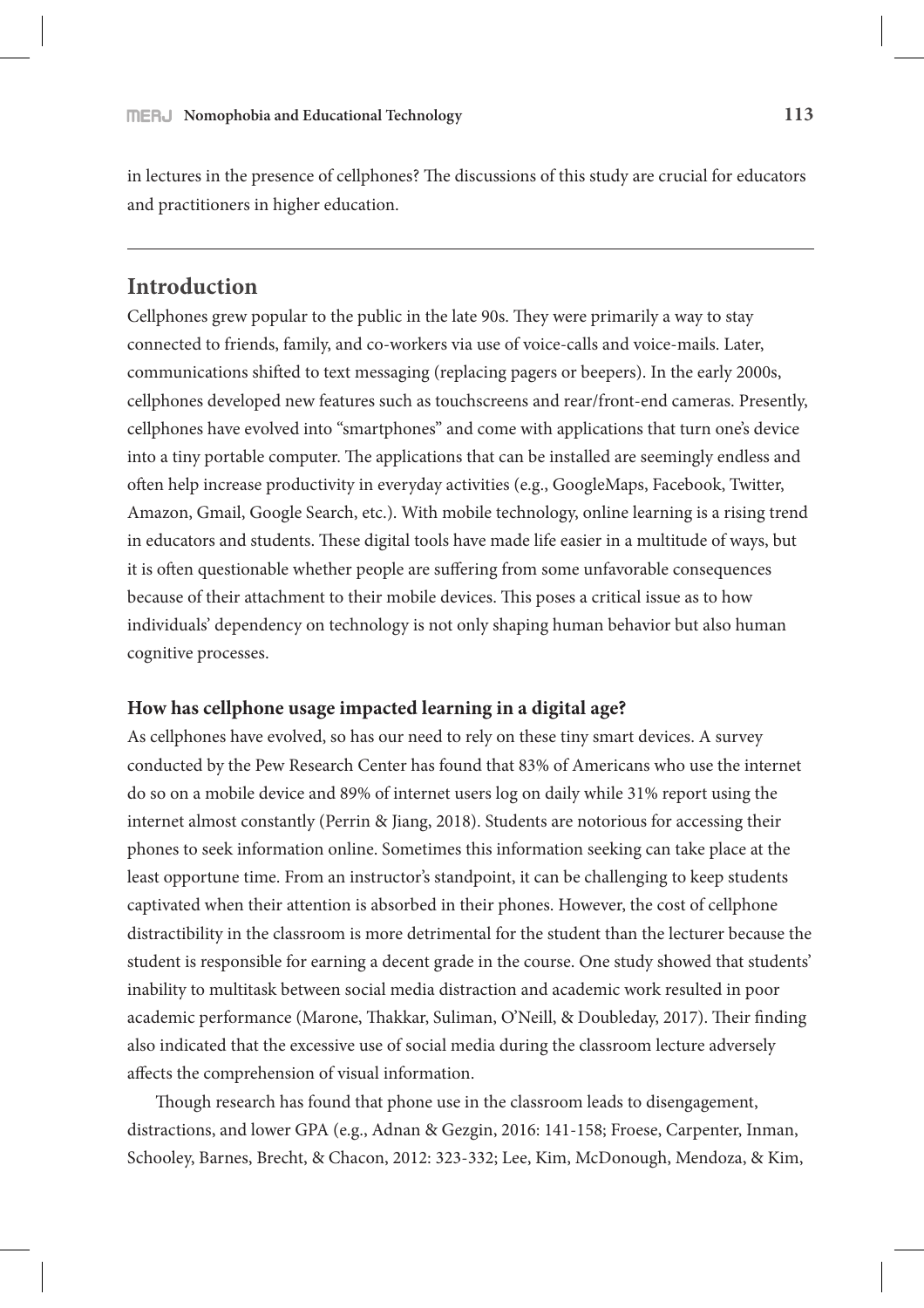2017; Mendoza, Pody, Lee, Kim, & McDonough, 2018: 52-60; Thornton, Faires, Robbins, & Rollins, 2014: 479-488), students continue to view phones in a positive light (Jan, Ullah, Ali, & Khan, 2016: 674-681). Empirical evidence approximates that 30% of information is lost when students are note-taking while texting during a lecture (Froese et al., 2012). Further research supports that a ringing phone in class is disruptive to not just the individual receiving the call but to others who hear the ringing as well. Notifications (even when on vibrate mode) have also been found to be disruptive to individuals and lowers their performance on tests for lecture content (Lee et al., 2017). One study has found that the mere presence of a cellphone (even if it is not the individual's phone) reduces attention (Thornton et al.,  $2014$ ). Despite the evidence that supports the drawbacks of having a phone in class, students continuously use their cellphones in the classroom because they prefer not to sacrifice the advantages of mobile technology (Mehdipour, & Zerehkafi, 2013). While it cannot be said that all college students feel positive towards technology, research has demonstrated that students who are familiar with cellphones and tablets feel more positive about such devices than those who have no ownership of these devices (Al-Erman, Elsherif, Shaalan, 2016: 93-102).

#### **Is the social dependency on cellphones positive or negative?**

The answer can be varied as there are many individual differences to consider. For example, personality traits, behavioral differences (using a phone to shop online, catch up on social media versus to search for information to enhance one's knowledge) towards phone use, importance of course content to the student, level of difficulty to understand concepts in class, and the extent to which they are anxious when they lack access to their mobile device, etc. Many of these individual differences might also interact with one another, thus complicating the relationship between the use of technology and individuals' daily habits, behaviors, and their learning outcomes. However, what researchers know now is that individuals today are more anxious when their phone is out of sight, akin to many addictions (Cheever, Rosen, Carrier, & Chavez, 2014: 290-297; King et al., 2013; Sherma et al., 2015).

Notwithstanding the fact that increasing use of technology is adversely affecting many individuals, we cannot deny that having cellphones in the classroom might also provide some benefits. Studies have shown that college students feel that being able to use their phone to seek out external information to supplement their understanding of course content enhances their learning experience (Carbeil & Valdes-Corveil, 2007: 53-58; Jan et al., 2016; Wang, Shen, Novak, & Pan, 2009: 673-695). Research has found that, in some cases, cellphones can be helpful in self-directed learning (Mehdipour & Zerehkafi, 2013: 93-101; Rashid & Ashgar, 2016: 604-612). Cellphones have also been found to be useful to distribute foreign language material to students and can be especially useful for students who have low verbal and visual abilities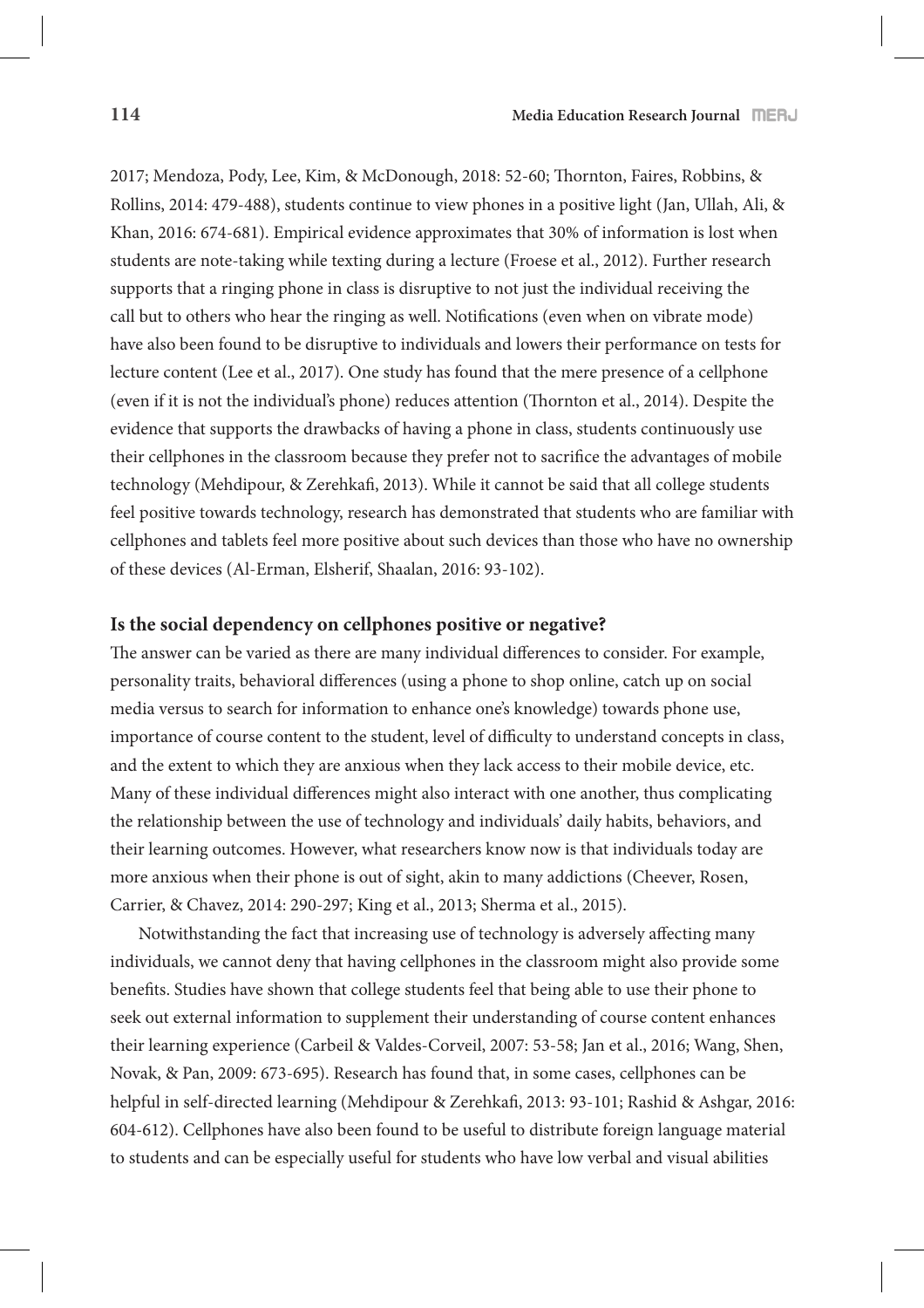(Chen, Hsieh, & Kinshuk, 2008: 93-113; Kiernan & Aizawa, 2004: 71-84; Thornton & Houser, 2005: 217-228; Wang et al., 2009). These studies provide hope that cellphones might still be able to be used as novel teaching strategies, especially for online learning settings.

# **!e use of mobile technology and classroom management: Should cellphones be permitted or banned in the classroom?**

The conflicting findings leaves educators and its related professionals baffled at what sort of policy to employ in the classroom. Should educators totally ban the use of cellphones in class? Do students who have their cellphones in class perform worse? Do cellphones divert attention to the lecture material? To investigate the issue further, a group of researchers sought to test the impact of four cell phone policies on classroom learning (Lee et al., 2017). The policies were: cellphone use allowed, cellphone possession allowed but *without* usage, cellphones removed, and a control condition where no instructions were given. Participants watched a 20-minute lecture and were sent text messages throughout the lecture to mirror classroom distractions. After the lecture, participants completed a short test on the lecture content. Findings revealed that those who had their phones taken away did better on the test than those who kept their phones. All the groups who kept their cellphone, regardless of classroom policy performed equally poorly. This research suggests that students may be better off without having access to their cellphones in class. However, could time be a factor of when individuals may begin to experience distraction in a lecture?

To explore these questions further, researchers replicated the study methodology of the previous study, but also investigated the distractibility of text messages and individual differences in nomophobia (Mendoza et al., 2018). Additionally, researchers closely investigated whether students would become more distracted as the lecture progressed as it was related to nomophobia. Researchers examined four quarters of a 20-minute lecture video while text messages were sent to participants during the lecture. Findings demonstrated that those who had possession of their cellphone performed worse on the exam and as their level of nomophobia increased. Because research has shown that attention tends to wane 10 minutes into the lecture, researchers theorized that this time point may also be when students begin to feel anxious from being away from their cellphones. Consistent with these ideas, the trend was most notable during the third quarter of the lecture (about 10 minutes into the lecture). This is consistent with prior research on the presence of anxiety linked to mobile device dependency and with research on how cellphones are distracting in classroom environments (Cheever et al., 2014; Froese et al., 2012; Thornton et al., 2014).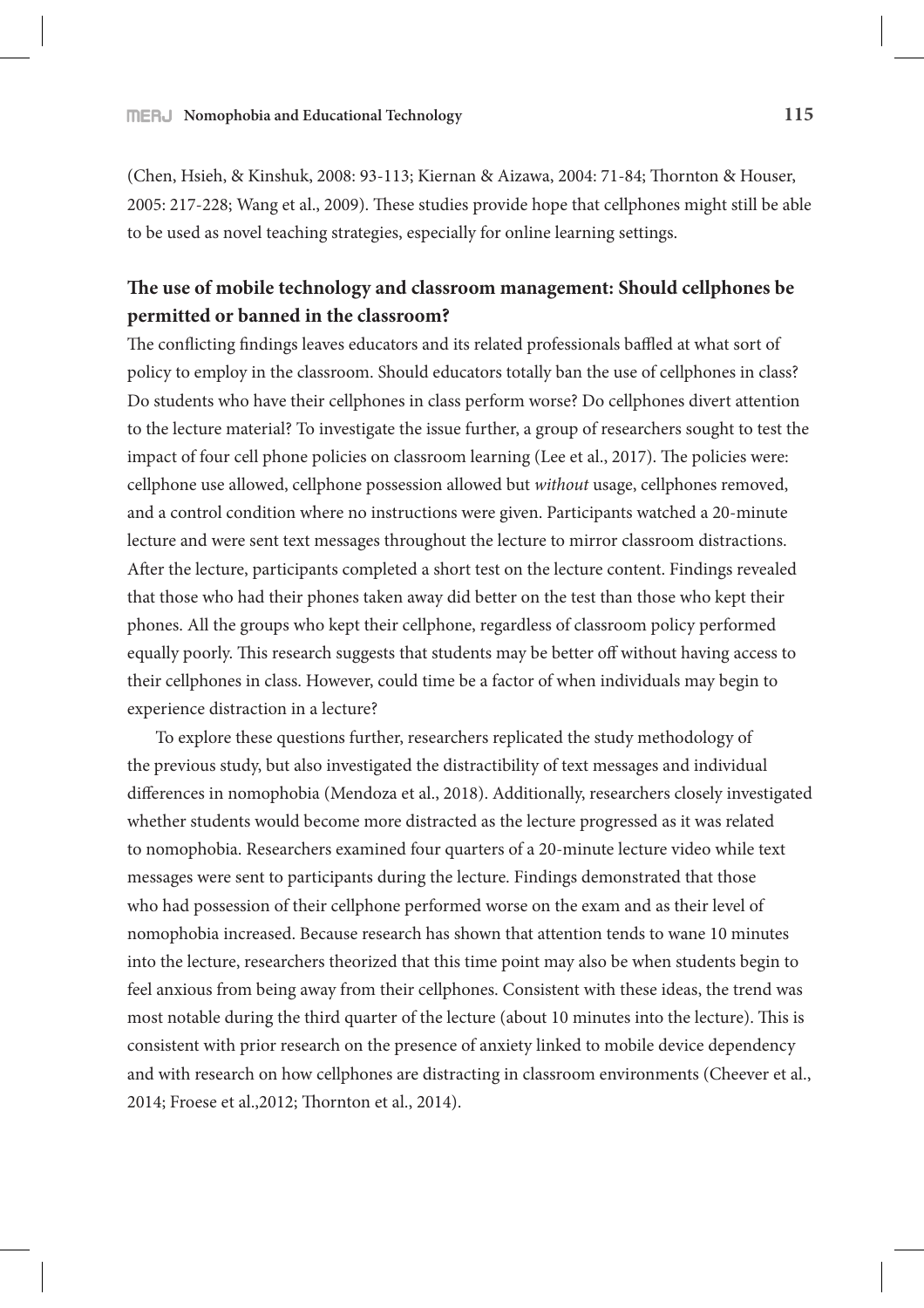#### **Conclusion**

Many questions remain unanswered that might ultimately help educators decide whether to permit or ban cellphones in the classroom. What is the lecture topic on? What is the difficulty level of the content? Will cellphone use be directed only towards classroom activities or will students be distracted by non-classroom activities? This problem is daunting because looking at a cellphone—even if turned off—serves as a powerful distractor from classroom learning. Still, there is no doubt that mobile technology is a pivotal part of today's young adults. We remain optimistic that, under certain circumstances, being constantly connected can be good in that individuals can quickly access information to supplement their learning experience. However, in settings where undivided attention is essential, it can be deleterious.

Educators should review the benefits and limitations of cellphone use in the classroom and decide if using such mobile devices could be beneficial to enhancing students' learning experience. Some modern instructional activities take advantage of social media or collective knowledge and require a mobile device in class. For example, using a cellphone in place of a clicker to gain class participation might turn a distracting device into a learning tool. Critically, this example illustrates the difference between drawing attention toward one's cellphone in the service of a learning activity rather than social media, email, or other non-learning context. Likewise, permitting cellphones might depend on whether a traditional lecture setting is used or whether modern online settings are used. If the class is more fitted for a traditional lecture setting, then perhaps it would be valuable to inform students how cellphones in class can impair their attention, learning, and memory for the class content. By internally motivating students to remove their cellphones, they might remember that checking notifications is a choice rather than a necessity. By self-choosing not to use their cellphones, perhaps the effects of nomophobia will be reduced and attention will be optimized.

### **References**

- Adan, M. & Gezgin, D. M,. 2016. 'A Modern Phobia: Prevalence of Nomophobia among College Students'. In: *Journal of Faculty of Educational Sciences*. 49(1), 141-158.
- Al-Emran, M., Elsherif, H. M. & Shaalan, K., 2016. 'Investigating Attitudes Towards the Use of Mobile Learning in Higher Education'. In: *Computers in Human Behavior*, 56, 93-102.
- Cheever, N. A., Rosen, L. D., Carrier, L. M. & Chavez, A., 2014. 'Out of Sight is Not Out of Mind: The Impact of Restricting Wireless Mobile Device Use on Anxiety Levels Among Low, Moderate and High Users'. In: *Computers in Human Behavior*, 37, 290-297.
- Chen, N. S., Hsieh, S. W. & Kinshuk, A., 2008. 'E#ects of Short-Term Memory and Content Representation Type on Mobile Language Learning'. In: *Language Learning & Technology*. 12(3), pp. 93-113.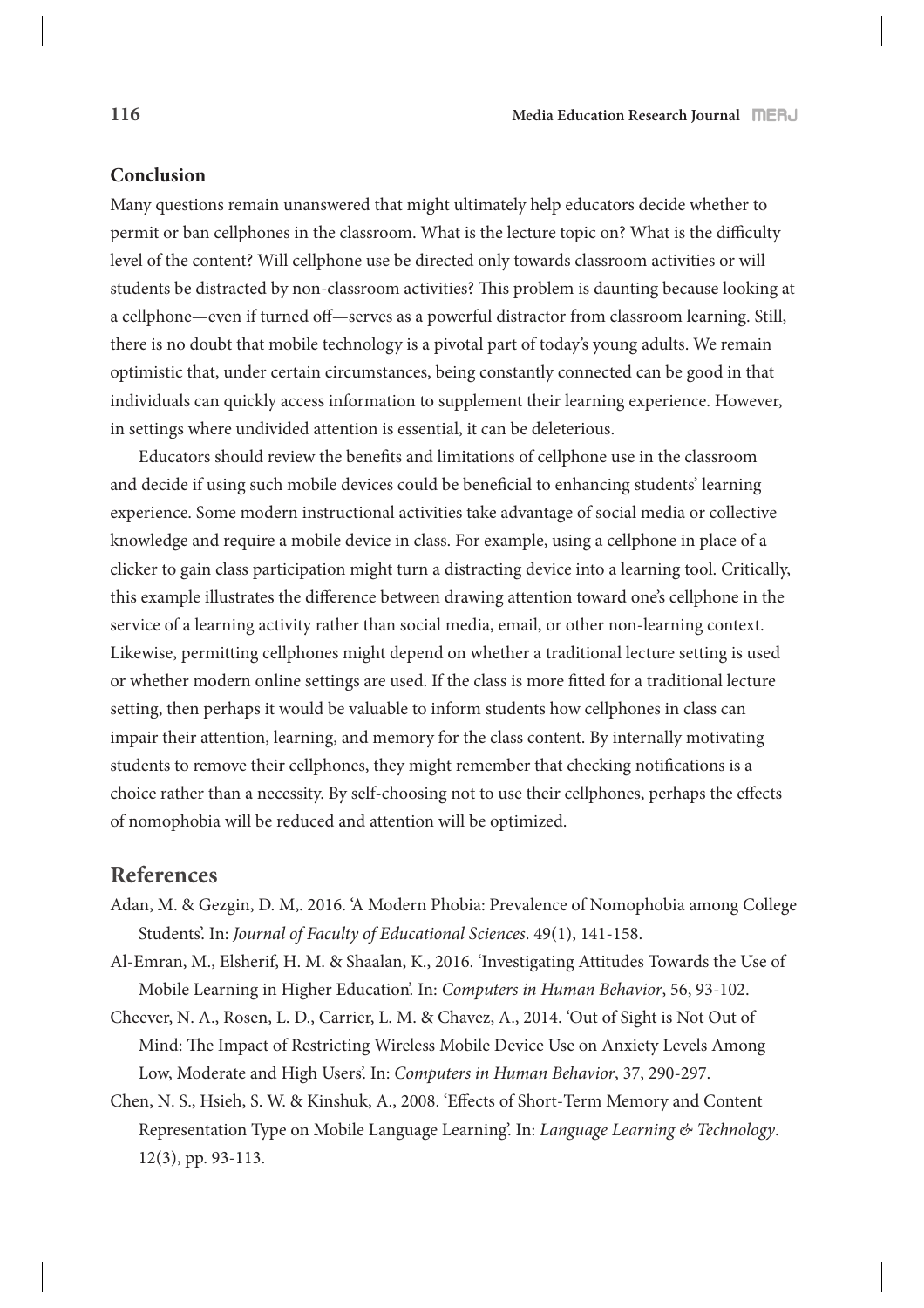- Corbeil, J. R. & Valdes-Corbeil, M. E., 2007. 'Are You Ready for Mobile Learning?'. In: *Educause Quarterly*. Retrieved from: https://er.educause.edu/articles/2007/4/are-you-ready-formobile-learning pp. 53-68.
- Elmore, T., 2014. 'Nomophobia: A Rising Trend in Students.' In: Psychology Today, Retrieved from: https://www.psychologytoday.com/us/blog/artificial-maturity/201409/nomophobiarising-trend-in-students
- Froese, A. D., Carpenter, C. N., Inman, D. A., Schooley, J. R., Barnes, R. B., Brecht, P. W. & Chacon, J. D., 2012. 'E#ects of Classroom Cell Phone Use on Expected and Actual Learning'. In: *College Student Journal*, 46(2), 323-332.
- Jan, S. R., Ullah, F., Ali, H., & Khan, F. 2016. 'Enhanced and Effective Learning Through Mobile Learning an Insight into Students Perception of Mobile Learning at University Level'. In: *International Journal of Scientific Research in Science, Engineering and Technology* (IJSRSET), 2(2), 674-681.
- Kiernan, P. J. & Aizawa, K., 2004. 'Cell Phones in Task Based Learning: Are Cell Phones Useful Language Learning Tools?' In: *ReCALL*, 16(1), 71-84. https://doi.org/10.1017/ S0958344004000618
- King, A. L. S., Valença, A. M., Silva, A. C., O., Bacynski, T., Carvalho, M. R. & Nardi, A. E., 2013. 'Nomophobia: Dependency on Virtual Environments or Social Phobia?' In: *Computers in Human Behavior*, 29(1), 140-144.
- Lee, S., Kim, M. W., McDonough, I. M., Mendoza, J. S. & Kim, M. S., 2017. 'The Effects of Cellphone Use and Emotion-Regulation Style on College Students' Learning'. In: *Applied Cognitive Psychology*. https://doi.org/10.1002/acp.3323
- Marone, J. R., Thakkar, S. C., Suliman, N., O'Neill, S. I. & Doubleday, A. F., 2017. 'Social Media Interruption Affects the Acquisition of Visually, not Aurally, Acquired Information during A Pathophysiology Lecture'. In: *Advances Physiology Education*. https://doi.org/10/1152. advan.00097.2017
- Mehdipour, Y. & Zerehkafi, H., 2013. 'Mobile learning for education: Benefits and Challenges'. In: *International Journal of Computational Engineering Research*, 3(6), 93-101.
- Mendoza, J. S., Pody, B. C., Lee, S., Kim, M. & McDonough, I. M., 2018. 'The Effect of Cellphones on Attention and Learning: The Influences of Time, Distraction, and Nomophobia'. In: *Computers in Human Behavior*, 86, 52-60.
- Perrin and Jiang, 2018, March. 'About a Quarter of U.S. Adults Say They Are "Almost" Constantly" Online'. Retrieved from: http://www.pewresearch.org/fact-tank/2018/03/14/ about-a-quarter-of-americans-report-going-online-almost-constantly/
- Rashid, T. & Asghar, H. M., 2016. 'Technology Use, Self-Directed Learning, Student Engagement and Academic Performance: Examining the Interrelations'. In: *Computers in*